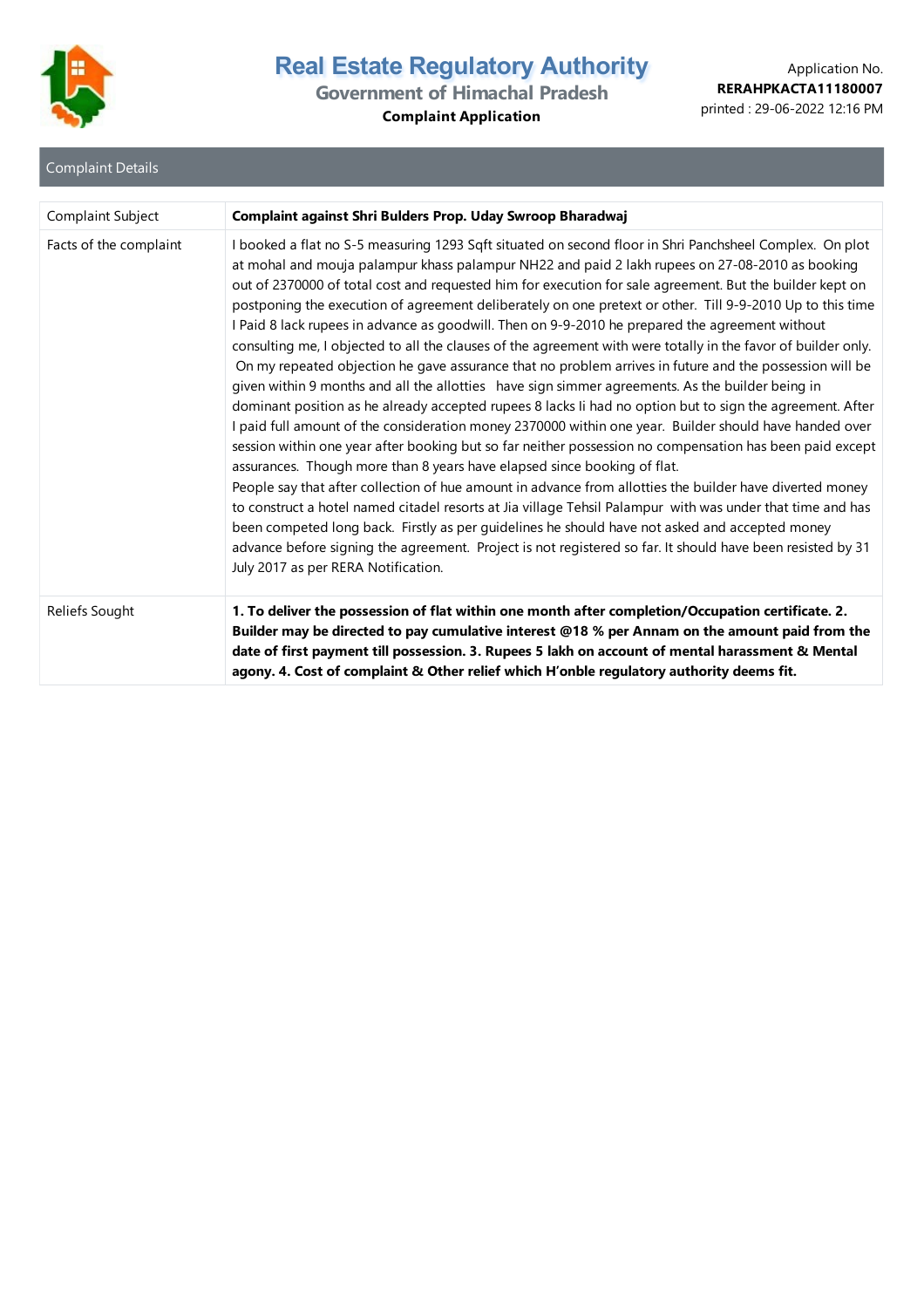## Complainant Details

| Personal Info         | <b>Contact Details</b> |                              | Notice Address               |
|-----------------------|------------------------|------------------------------|------------------------------|
| DR ARUN KUMAR         | 9862027955             | C/O Dr. RC Saxena Near       | C/O Dr. RC Saxena Near       |
| Father: Sh. JAGESHWAR | arun634@gmail.com      | Coldstore Jalbambi, Village  | Coldstore Jalbambi, Village  |
| <b>SAHAI</b>          |                        | Tharu, Teh. Nagrota, Kangra, | Tharu, Teh. Nagrota, Kangra, |
| Type: <b>Allottee</b> |                        | Himachal Pradesh, 176047     | Himachal Pradesh, 176047     |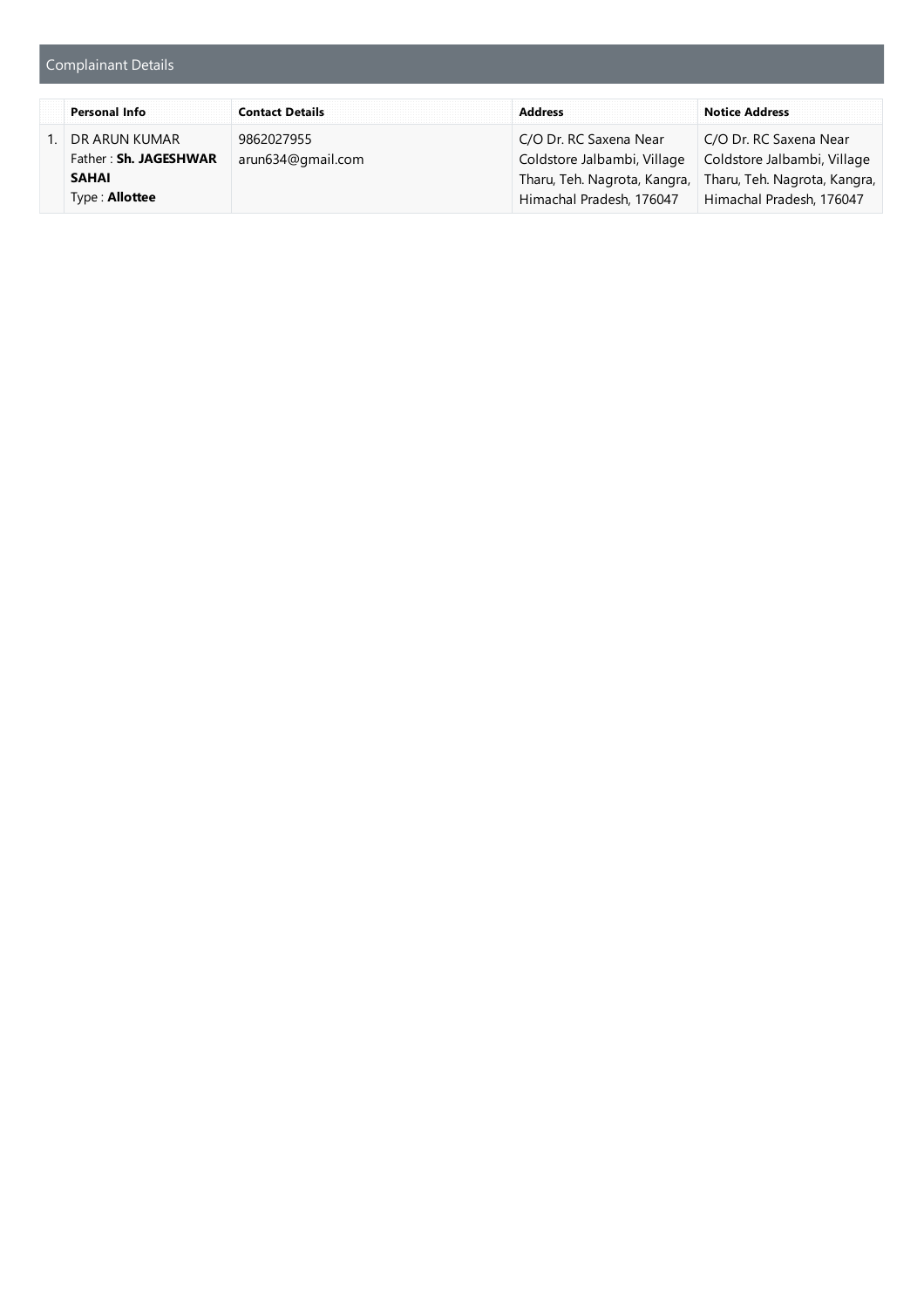| <b>Respondent Details</b> |
|---------------------------|
|---------------------------|

| Personal Info                                    | <b>Contact Details</b>       |                                                       |
|--------------------------------------------------|------------------------------|-------------------------------------------------------|
| UDAY SWROOP BHARADWAI                            | 9305515086                   | Shop No 122 first floor old bus                       |
| Type: <b>Project</b><br>Category: Non-Individual | udai.bhardwaj.jiya@gmail.com | stand Market, Teh Nagrota<br>Bagwan, Kangra, Himachal |
|                                                  |                              | Pradesh, 176047                                       |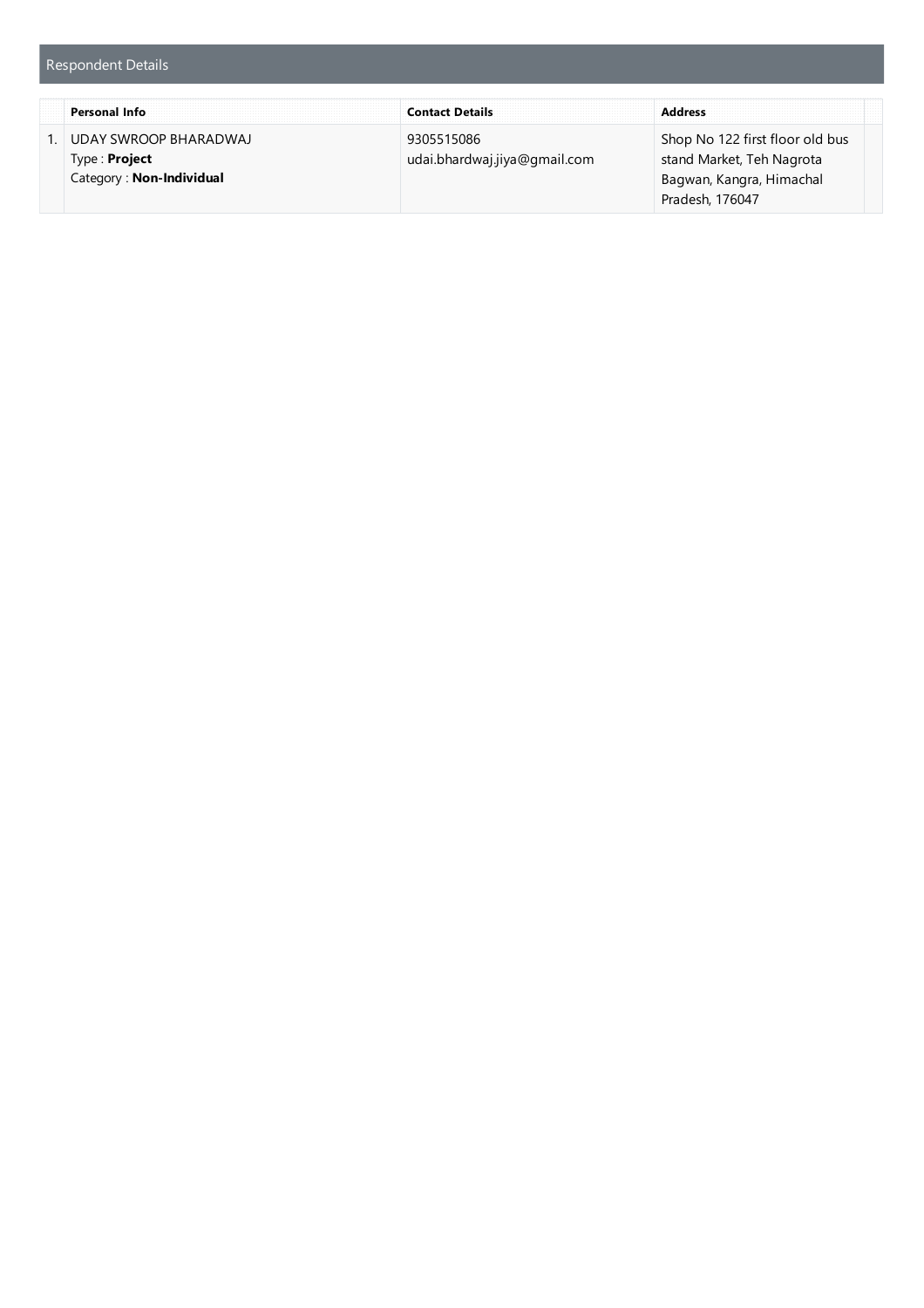| Documents relied upon by the complainant and referred to in the complaint |   |
|---------------------------------------------------------------------------|---|
| 1. First Three Payments Slip                                              | Ð |
| 2. Fisrt page of Agreement                                                | € |

**Other Documents as annexed along with the complaint**

**WE No Records to Display**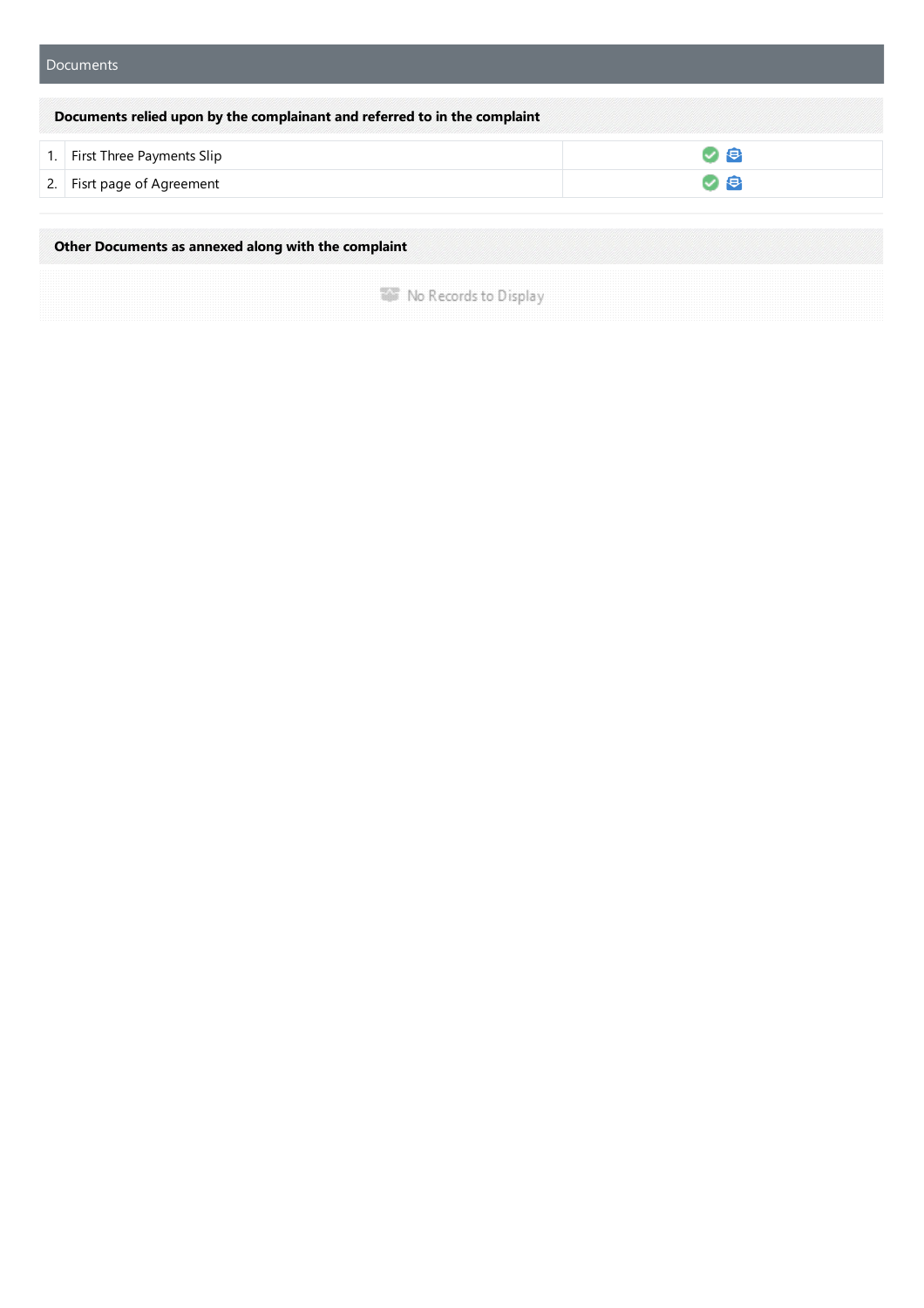#### **Jurisdiction of the Authority**

**Z | ARUN KUMAR** declare that the subject matter of the claim falls within the jurisdiction of the authority.

### **Complaint not pending with any other Court**

Whether this Complaint is pending with any other court, etc.? : No

I ARUN KUMAR declare that the matter regarding which this complaint has been made is not pending before any court of law or any other authority or any other tribunal(s).

#### **Declaration and Verification**

**I ARUN KUMAR**, S/O Lt. Sh. JAGESHWAR SAHAI do hereby verify that the given details are true to my personal knowlege and belief and the i have not suppressed any material fact(s).

Place : **Imphal** Date : **07/02/2022**